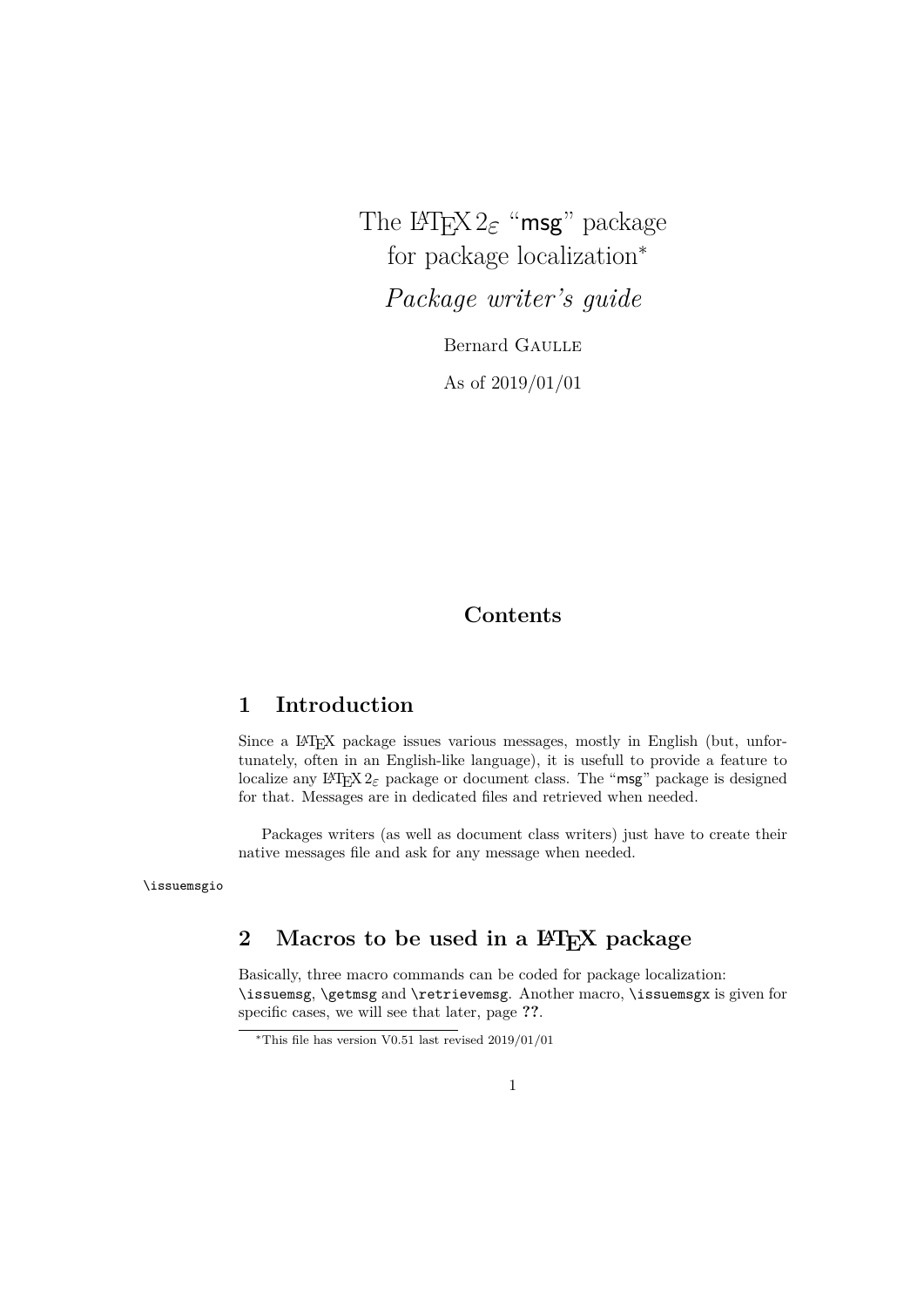#### **Output a message**

Here is the main macro which will issue a message "id" via the command \issuemsgio defaultly set to \typeout .

\issuemsg [#1]#2(#3)[#4]

```
\issuemsgx [#1]#2(#3)[#4]
```
One can provide another command to issue the message by the way of the first optional argument. The second argument is the message "id"; the third is the name of the package (or document  $class<sup>1</sup>$ ) which provides that message through a message file whose name is [language\_]package-msg.tex. Lastly an optional parameter can be set to "#1<sup>2</sup>" to forward an argument directly inside the message content. I thought the syntax would be too much complicated to offer much more parameters through that mean. We will see later that the message can also be split in four parts, allowing anyone to display the message differently but not as \issuemsg does.

 $\langle\text{inessauge}(\text{message\_macro})\right]\{ \langle id \rangle\}(\text{package})\$  [#1]

The message macro could be the usual \typeout or any other output macro with one argument such as  $\mathcal{S}$  or  $\ulcorner$  You can also code a macro with two arguments, such as \ClassWarning, \ClassWarningNoLine, \PackageWarning, \PackageWarningNoLine, \ClassInfo or \PackageInfo which have just a name as first argument, like this:

```
\langle \text{iness}[(\text{message\_macro}\{arg1\})](\langle id \rangle)(\langle package \rangle)[\text{#1}].
```
That way the first argument is not localized (usually this is a class or package name) and the second argument is provided by the message file entry and so localized.

You can also use special error macros with 3 arguments as explained below.

### **Willing to issue a** \PackageError**?**

The "msg" package is designed for basic macro messages which have just only one text argument to localize. The \PackageError is one exception; it has 3 arguments: the first one (name of package in error: <*package1*>) which is given as the following:

```
\issuemsg[\PackageError{\langlepackage1}}]{\langleid}}(\langlepackage2})[#1]
```
 $1$ Each time we are talking about a LATEX package, please consider it applies also to any LATEX document class.

 $2^2$ You can put here any replacement text instead of this  $#1$  parameter. Be careful, this parameter or replacement text will be, usually, expanded; so protect any string which should not with a \string prefix.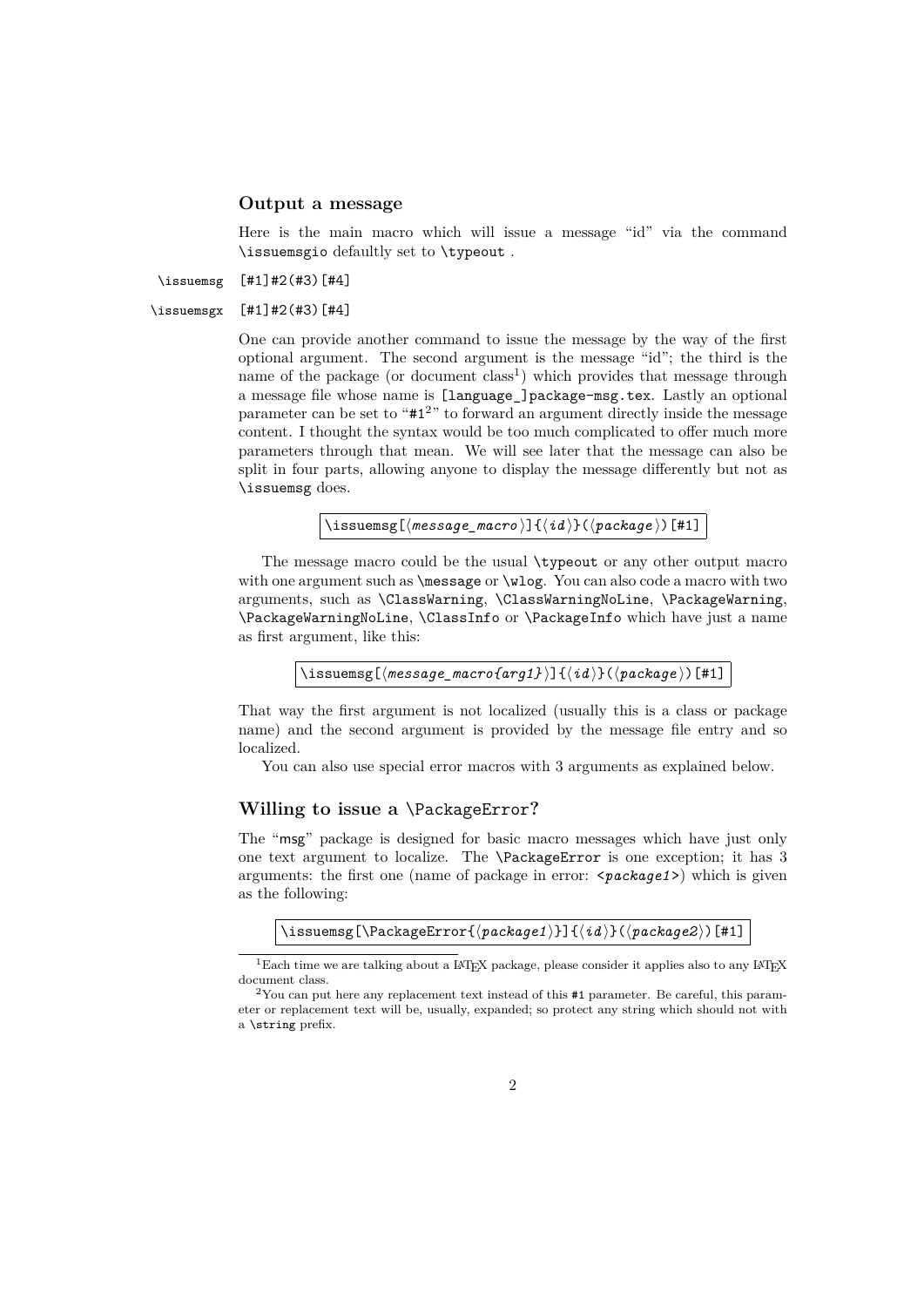the other two arguments will be retrieved from the message file of  $\langle package2 \rangle$ and localized.

The same coding can be used for **\ClassError**:

```
\issuemsg[\ClassError{\langle class1\rangle}]{\langle id \rangle}(\langle class2\rangle)[#1]
```
### **Examples & tests (using the message files listed page ??)**

\issuemsg1(msg) will give at the console:

2019/01/01 V0.51 package to issue localized messages, now loaded. but \issuemsg01(msg) will give: erroneous message id "01".

While defining \def\test#1{'\issuemsg4(msg)[#1]'} the following call \emph{\test{SPECIAL}} will print:

*'This is to test the SPECIAL feature'*

showing that the argument was inserted inside the message at the exact area, replacing #1.

In a French document, the same codes will issue:

2019/01/01 chargement de l'extension de localisation (V0.51). le message id "01" n'est pas répertorié *'Ceci est pour tester le dispositif SPECIAL'*

### **Get a message for typesetting**

Sometimes we only want to get the message and typeset it. The syntax is the same as \issuemsg except there is no first optional argument for providing the macro name to issue the message since it is not issued at all.

 $\sqrt{\text{getmsg}(\langle id \rangle)(\langle package \rangle)}$ [#1]

### **Examples & tests**

 $\text{!}\$  ( $\text{!}\$ )}' will insert at this point for typesetting the message: '2019/01/01 V0.51 package to issue localized messages, now loaded.'; nothing is issued at the console nor in the log, except if the  $\langle id \rangle$  is not found in the message file.

In a French document, the same code will issue:

'2019/01/01 chargement de l'extension de localisation (V0.51).'

\getmsg #1(#2)[#3]

### **The message file input routine**

To avoid having superfluous file names listed in the log each time we request a message from a file, defaultly we read the file with the  $T_F X \ \text{c}$  command.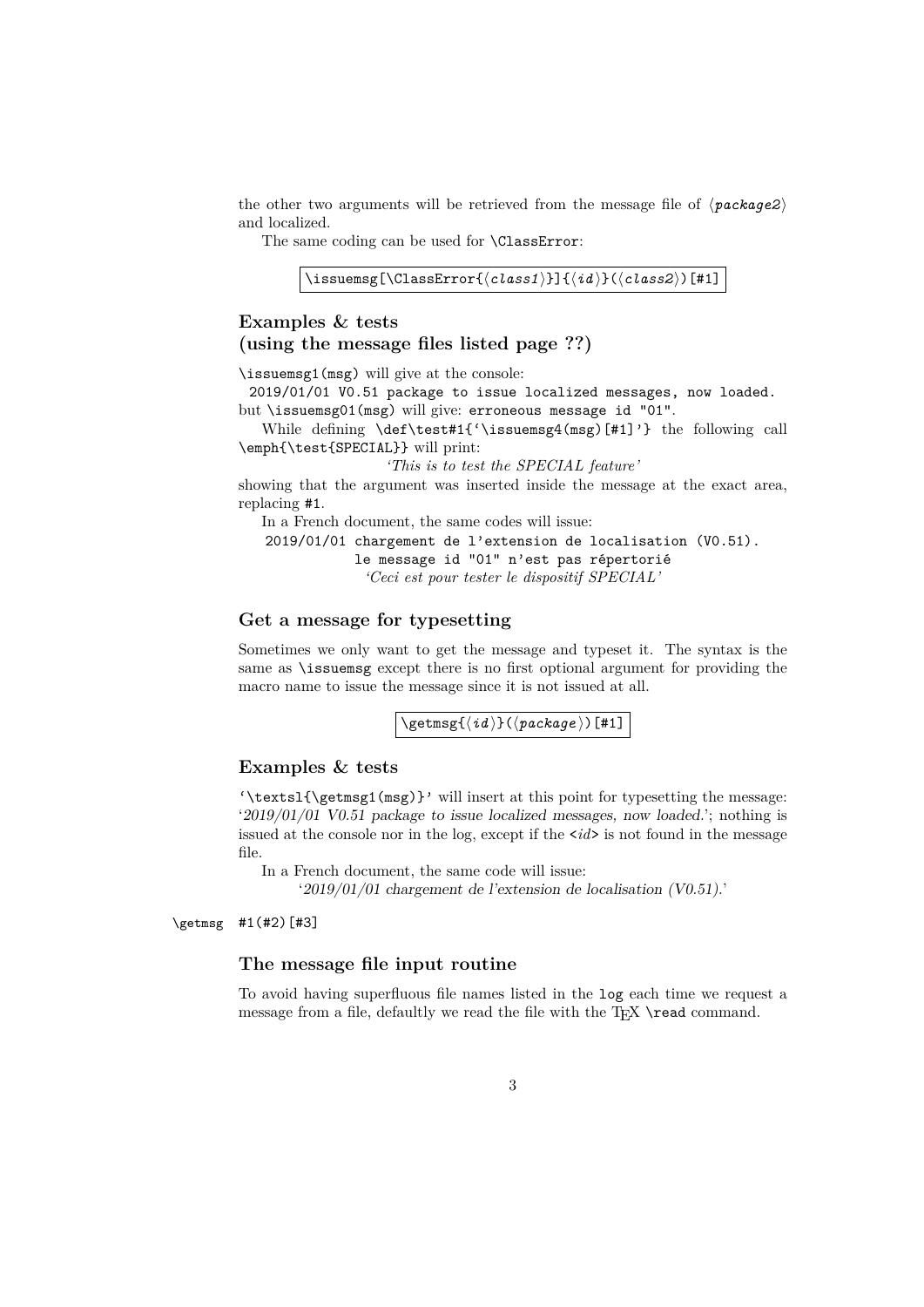NOTICE: all messages read until the requested one (included) are expanded (before parsing) in the following macro. Thus, each (\msg) macro call should contain significant value or \protect a macro. The same reason applies to \msgheader and \msgtrailer we will discuss later (cf p **??**).

#### **Just retrieve \themsg**

One can also want to retrieve the message from the file and save it in a macro for later use. In fact, if this is a one-part message it will be saved in \themsg, otherwise this will be the first part message and other parts will be saved in \themsgi, \themsgii and \themsgiii.

\retrievemsg #1(#2)[#3]

\themsg \themsgi \themsgii \themsgiii \msgid

The \retrievemsg command is the heart of all macros to obtain the wanted message. It will input the message file, depending on the language to use, searching for the message "id". If this is a valid language (i.e. defined in the language.dat file in use) and the corresponding language file exists it is inputed otherwise it is the package default message file which is inputed (which should be usually in English). In case the message "id" is still not found in that file and no "\*" message "id" exists we will try to access message number 6 of the "msg" package. And again, if still not found we terminate the process with a final package error; this is the only English message hard coded in the "msg" package. Localization might occur but should be also hard coded; not really usefull since it is not addressed to the end user but to a package or class writer.

 $\text{retrive}(\{id\}(\{package\})[#1])$ 

### **Examples & tests**

\retrievemsg1(msg) will set \themsg with the value of the corresponding message ; nothing is issued at the console nor in the log, except if the <*id*> is not found in the message file.

\show\themsg will explain:

> \themsg=macro:

->2019/01/01 V0.51 package to issue localized messages, now loaded. In a French document, the same code will issue:

> \themsg=macro:

->2019/01/01 chargement de l'extension de localisation (V0.51).

In case the message file is empty or do not contain neither the message "id" nor any  $\n\begin{align*}\n \text{arg}(*) \text{ macro then we will obtain:}\n \end{align*}$ 

> \themsg=macro:

->msg package: UNUSUAL end of file reached when loading msg-msg.tex file!

It may also arrive that we don't find that former message (#6) at all then we will issue the usual LATEX \PackageError macro.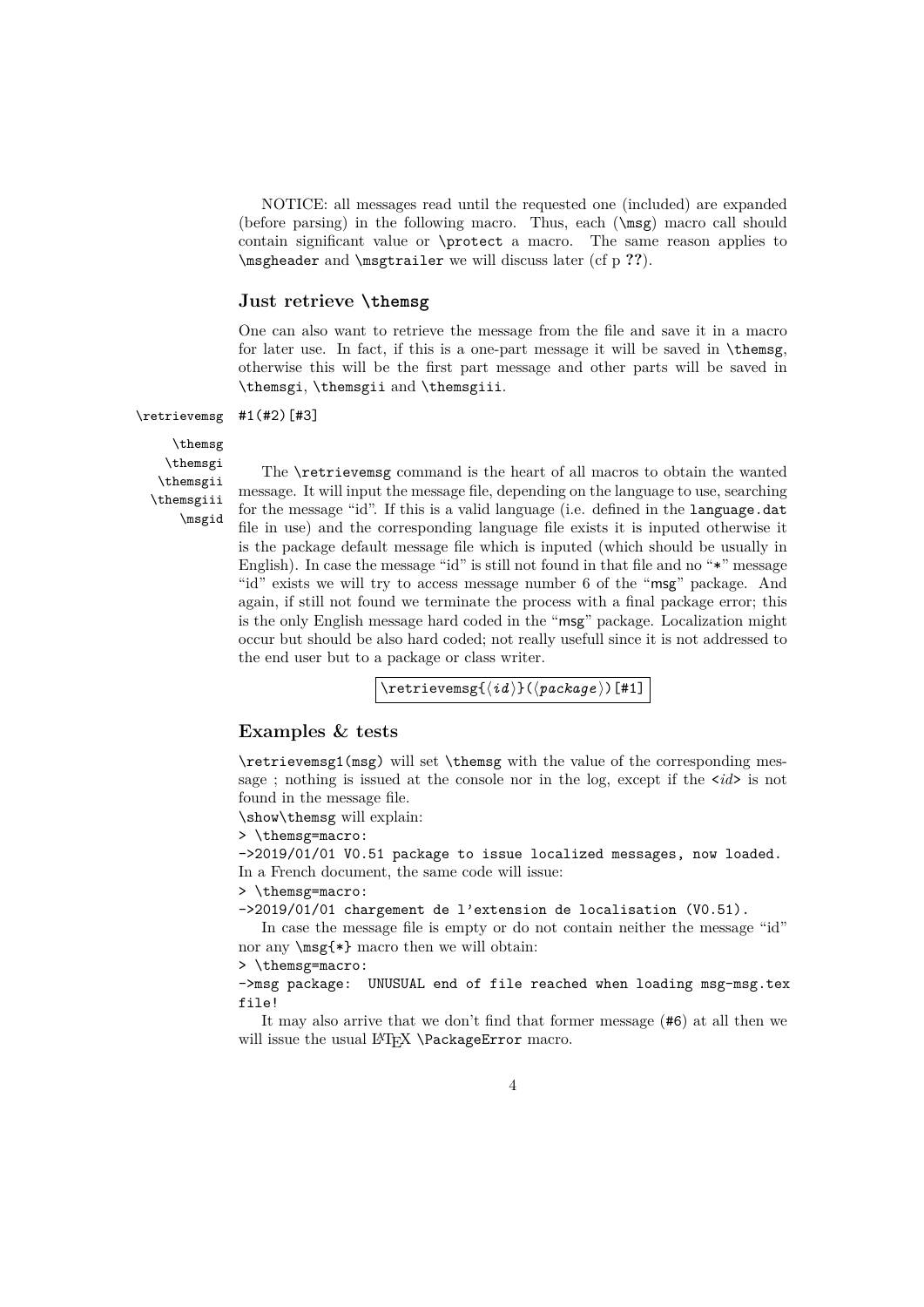### **3 The message files**

The default (English) message files should have the name *package* -msg.tex and localized ones should be *language* \_*package* -msg.tex. I would have prefered the file names begin with a dot which is a hidden file in unix and thus avoid visual pollution inside packages directories but, unfortunately, writing them with doctrip is generally forbiden due to 'openout\_any =  $p'$  in texmf.cnf configuration file.

These files contain only the messages which could be requested by the associated *package* . It is important to say now that when a message is split on multiple lines, each line must end with " $\frac{N}{2}$ " to avoid to loose the ending space when any is required; this is due to the special **\reading process shown**.

#### **Message files contents**

A typical file content is the following msg-msg.tex file, used by the "msg" package itself:

```
\langle \prime \text{code} \rangle1 \langle *english\rangle2 % File: msg-msg.tex
3 % Here are the English messages for the \msgname\ package.
4 %
5 % The following line is just for testing purpose:
6 \msgencoding{}\msgheader{}\msgtrailer{}
7 \msg{1}{\filedate\space \fileversion\space package to issue localized %
8 messages, now loaded.}{}
9 \msg{2}{invalid optional parameter provided:}{}
10 \msg{3}{invalid language requested: ''\CurrentOption''}{}
11 \msg{4}{This is to test the #1 feature}{}
12 \msg{5}{''msg'' package line number }{\msgparti{issues %
13 \#\msgid\ #1 message}}
14 \msg{6}{msg package: UNUSUAL end of file reached when %
15 \MessageBreak %
16 loading \msg@filename\space file!}{}
17 \msg{7}{\string\msg\space syntax error}{\help{last % special test case
18 argument is missing.}}
19 \msgheader{MESSAGE\space\msgid:\space''}\msgtrailer{''}
20 \msg{8}{here is a customized message}{}%
21 \msg{9}{here is a customized message %
22 \MessageBreak which continuation is aligned}{}
23 \msgheader{Message\space\msgid\space(msg):\space}\msgtrailer{}
24 \msg*{10}{****** I emphasize: this is a WARNING! ****** %
25 \MessageBreak ****** Be careful.^^J}{}
26 \msgheader{}\msgtrailer{}
27 \msg{11}{The msg package is in use with ''tracefiles'' option.}{}
28 \msg{12}{A risk of infinite loop arose; %
29 \MessageBreak %
30 please check the message file: \msg@filename}%
31 {\help{Look at rules to apply in messages files.}}
```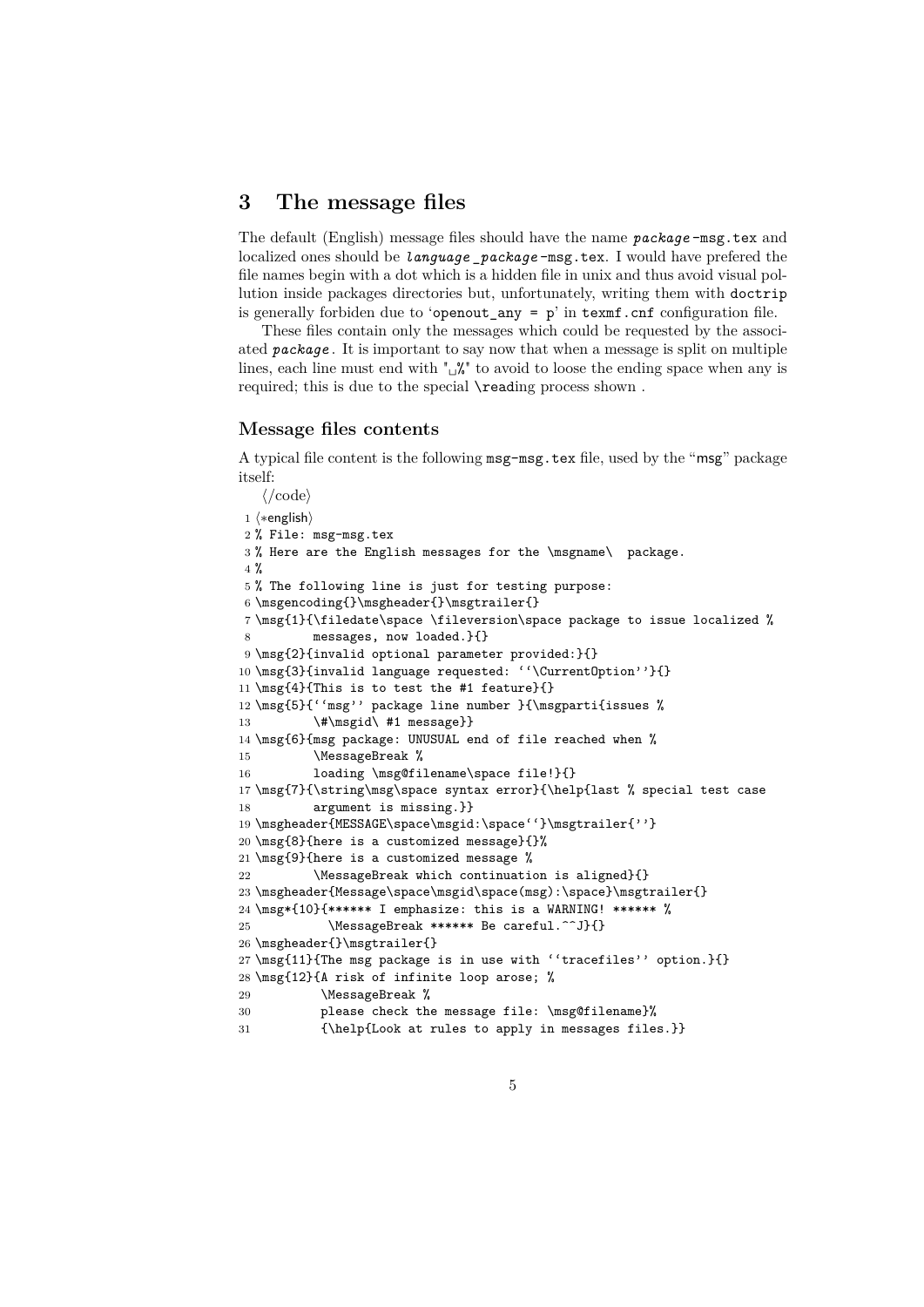```
32 \msg{*}{erroneous message id ''\msgid''}{}
33 \langle/english)
```
If necessary, one can link english msg-msg to that file, but since English is always the default language for LATEX this is useless.

The same messages, localized for French, are located in the following messages file (french\_msg-msg.tex):

```
34 (*french)
35 % Fichier french_msg-msg.tex
36 % Ici on trouve les messages en francais pour l'extension \msgname\ .
37 %
38 \msgencoding{}\msgheader{}\msgtrailer{}
39 \msg{1}{\filedate\space chargement de l'extension de %
40 localisation (\fileversion).}{}
41 \msg{2}{le param\'etre optionnel est invalide}{}
42 \msg{3}{le langage demand\'e (\CurrentOption) n'existe pas}{}
43 \msg{4}{Ceci est pour tester le dispositif #1}{}
44 \msg{5}{ligne }{\msgparti{de l'extension ''msg'' g\'en\'ere le %
45 message de #1 \#\msgid}}
46 \msg{6}{extension msg \string: fin ANORMALE de fichier rencontr\'ee %
47 \MessageBreak %
48 en chargeant le fichier \msg@filename\space\string!}{}
49 \msg{7}{erreur de syntaxe \'a l'appel de \string\msg}% cas special de test
50 {\help{il manque le dernier argument.}}
51 \msgheader{MESSAGE\space\msgid\space\string:\space %
52 \string<\string<\space}
53 \msgtrailer{\space\string>\string>}
54 \msg{8}{ceci est un message personnalis\'e}{}
55 \msg{9}{ceci est un message personnalis\'e %
56 \MessageBreak et align\'e}{}
```

```
57 \msgheader{Message\space\msgid\space(msg)\space\string: %
```
63 \msg{11}{L'extension msg est en service avec l'option % 64 \string<\string< tracefiles \string>\string>.}{}

58 \space}\msgtrailer{}

62 \msgheader{}\msgtrailer{}

66 \MessageBreak %

59 \msg\*{10}{\*\*\*\*\*\* Je mets en valeur \string: % 60 ceci est un AVERTISSEMENT ! \*\*\*\*\*\* % 61 \MessageBreak \*\*\*\*\*\* Soyez prudent.^^J}{}

70  $\langle$ /french $\rangle$  $\langle$ \*code $\rangle$ 

Notice that you can have messages which call any internal macro name since the \catcode for @ is assigned to letter when the message file is read in.

68 {\help{Voir les r\'egles \'a appliquer dans les fichiers de messages.}}

65 \msg{12}{Un risque de boucle infinie a \'et\'e rencontr\'e \string; %

67 v\'erifier le fichier des message \string: \msg@filename}%

69 \msg{\*}{le message id ''\msgid'' n'est pas r\'epertori\'e}{}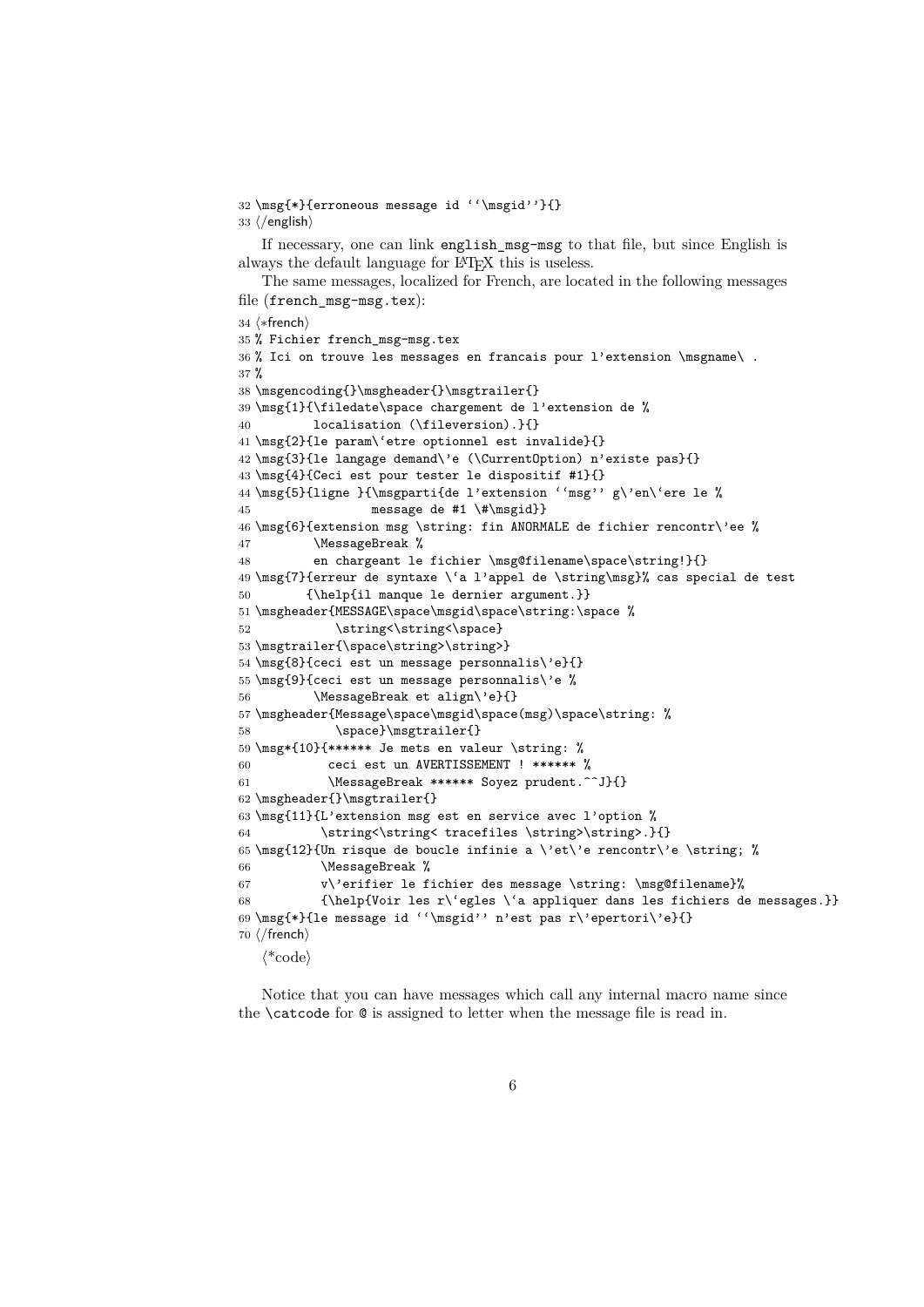### **4 The macros to use in message files**

The simpliest way to code a message is:

 $\{\mid \mathbf{h}\right\}$ 

The last message in the file should have  $\langle id \rangle$  equal to  $*$  to say that, when reached, no valid  $\langle id \rangle$  was found in the file and the "msg" package should issue (or get or retrieve) that error *message* , which could be e.g. \msg{\*}{erroneous message id ''\msgid''}.

#### \msg #1#2#3

#### \help #1

When the \msg{\*} is reached the "msg" package will issue a \PackageWarning with that message, but no line number is sent because the message file is still not closed and the current line number is that from the message file. The message is also forwarded to the T<sub>E</sub>X mouth even when an **\issuemsg** was requested.

#### **To build a \PackageError or \ClassError message**

A \PackageError has a message part and a help part; these are given as the following:

```
\msg{<id>}{<message-part>}{\help{<help-part>}}
```
in that special case you can't build a multi-parts message as explained in the following section.

### **To build a multi-parts message**

When given, the optional argument provides 3 additional message parts. Here is the syntax :

\msg{<*id*>}{<*message-part1* >}{\msgparti{<*message-part2* >} \msgpartii{<*message-part3* >} \msgpartiii{<*message-part4* >}}

(Any \msgparti\* can be omitted)

When retrieved, \themsg will contain *message-part1*, \themsgi the *messagepart2*, \themsgii the *message-part3* and \themsgiii the *message-part4*. One can build the wanted message with the mix of these four parts and other materials. When requested via \getmsg or \issuemsg the four parts are sticked in the usual order.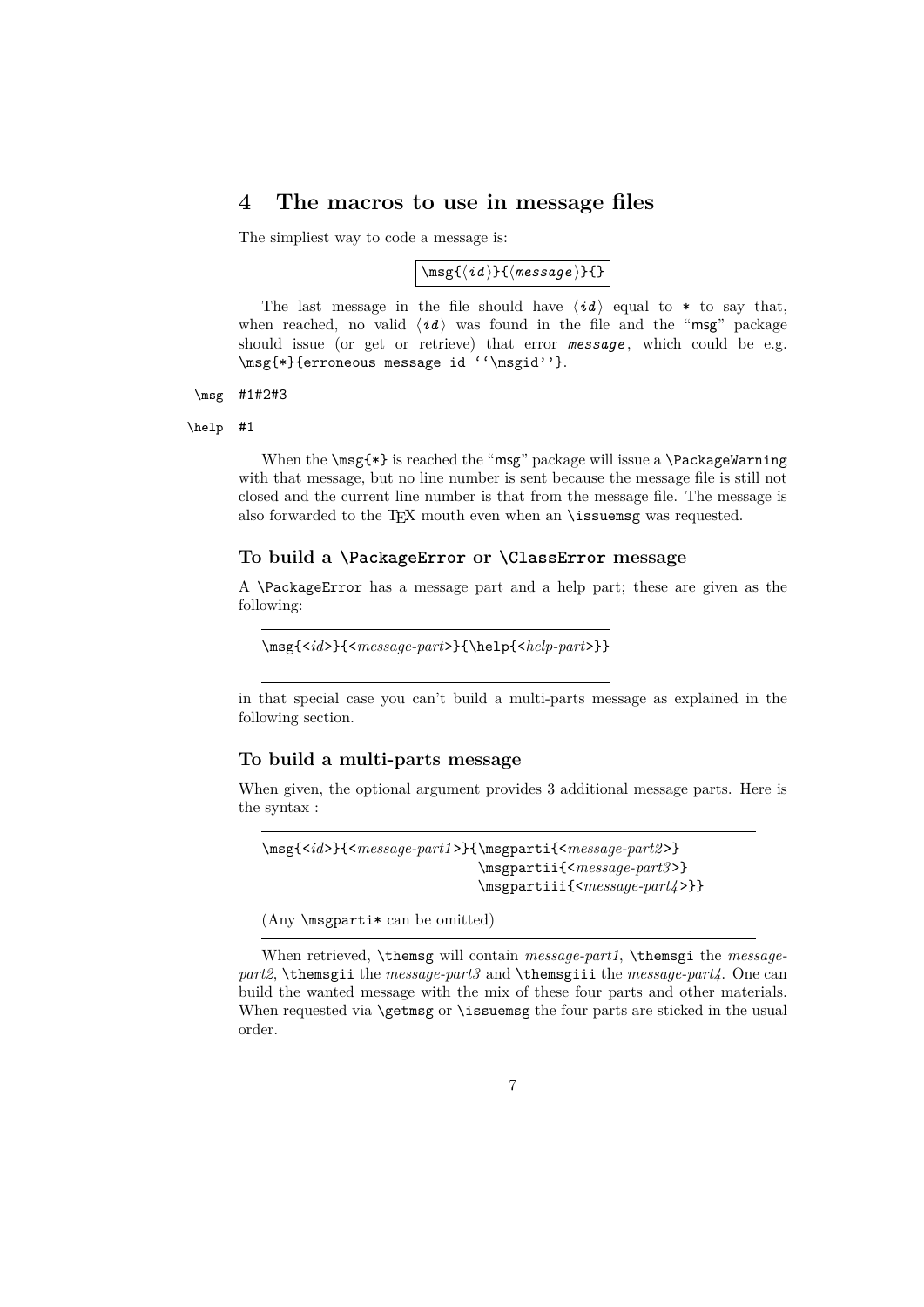\msgparti #1

\msgpartii #1

\msgpartiii #1

## **Input encoding discussion**

It is assumed that, defaultly, \issuemsg will finally provide a message to the console (without any encoding). The macro **\getmsg** is designed for typesetting (usually with an input encoding). Since \retrievemsg's target is unknown, display or typesetting, we let the package or class maker to decide which input encoding has to be set up.

If you want to issue a message but not to the console, you should probably use the macro \issuemsgx in place of \issuemsg.

#### **For messages issued to the console**

If your messages can be coded in 7bits, no problem except that you probably need to avoid macros like \aa, \oe, \ae, etc. which can't output as expected on the console or log file. If your messages use 8bits characters, these 8bits characters will be output asis (until the LAT<sub>EX</sub> team introduces a real output encoding for the  $\rm{console}^3$ ).

### **For messages to be typeset**

If any of your messages use at least one 8bits character, you need to specify which input encoding you are using:

 $\langle \text{implement}(\text{input encoding})\rangle$ 

you just have to give the name of the input encoding, exactly like with \inputencoding for the inputenc package. This is usually the first command in the messages file.

\msgencoding #1

### **Disadvantage using \msgencoding**

As the inputenc package is automatically loaded when \msgencoding is executed, there is a risk you try loading again inputenc in the preamble via \usepackage. This is the case if any message was already issued by the "msg" package and then an option clash will occur and force you to put the encoding option as a global option in \documentclass.

Since "msg" is calling inputenc there will be real difficulties to localize the inputenc package itself.

 $3$ The "msg" package is already designed for any output encoding; this is the \kbencoding macro call which can do that (as currently done by my experimental keyboard package).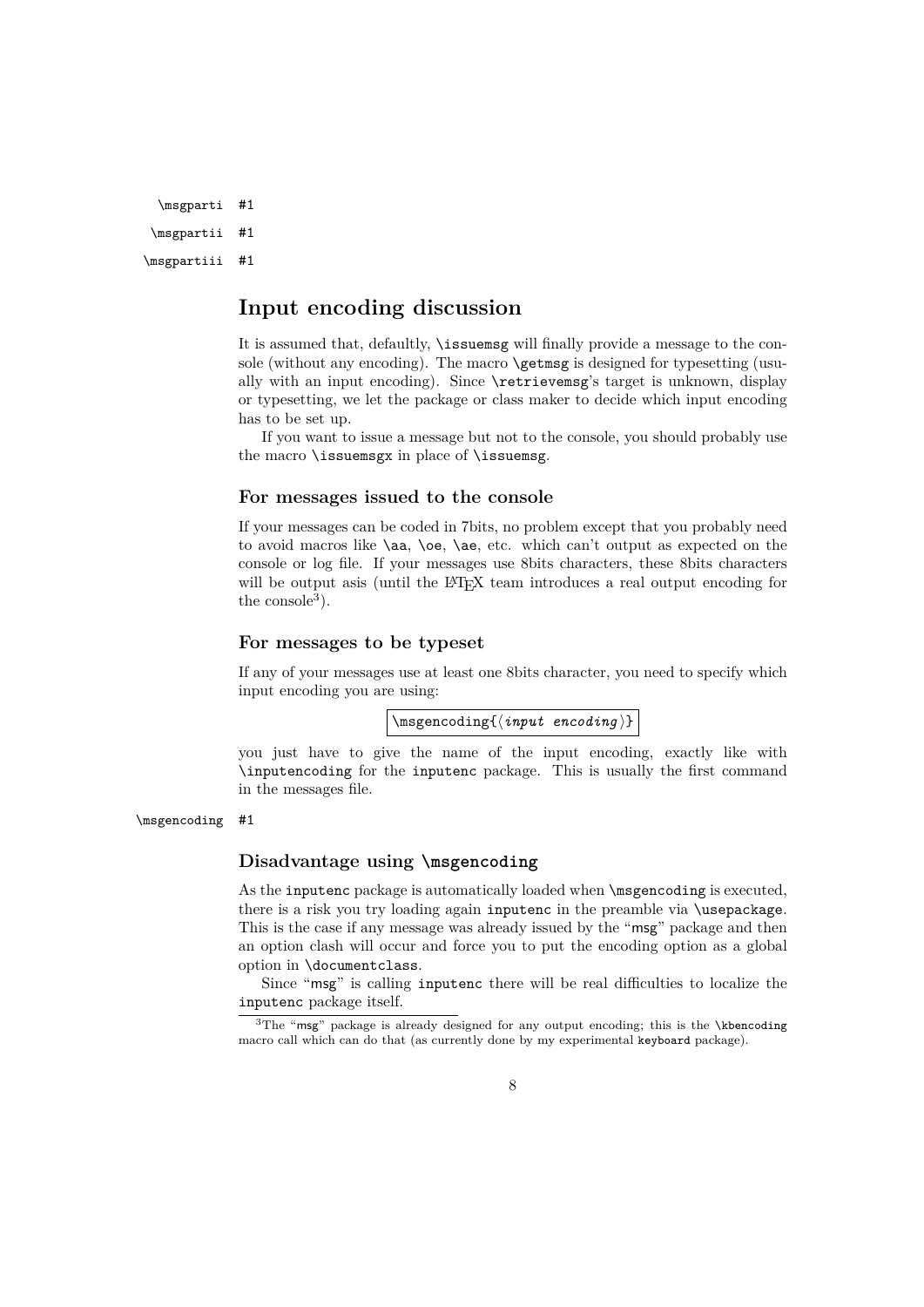## **The messages file rules**

Due to the reading process you should apply the following rules in a message file:

**Rule 1:** A line can be a comment (begining with %).

- Rule 2: A line can begin with \msg,\msgheader,\msgtrailer or \msgencoding.
- Rule 3: A \msg line can be continued on the next line(s), assuming each one ends with  $\mathcal{L}$ .
- Rule 4: The following macros: \msgheader, \msgtrailer, or \msgencoding are always executed.
- **Rule 5:** Spacing inside \msgheader and \msgtrailer should be made only by the use of the macro \space.
- **Rule 6:** Any of these three macros should be expandable at any time.
- **Rule 7:** No other macro command can begin a line.
- **Rule 8:** All 8bits characters used should in the range specified by the macro command \msgencoding.

That's all!

### **To build messages with header and/or trailer**

\msgheader #1

#### \msgtrailer #1

Before any \msg call you can specify which header and/or trailer you want in the following message or messages. You just have to specify them:

\msgheader{<*my\_header*>} \msgtrailer{<*my\_trailer*>}

When a message needs to be continued on the next line you just have to insert \MessageBreak where you want the new line will start and then the "msg" package will try to align the following text by adding the same number of **\spaces** as tokens in the expanded \msgheader. That feature only applies with \issuemsg and only to the <*message-part1* > (the three other message parts can not have any header or trailer).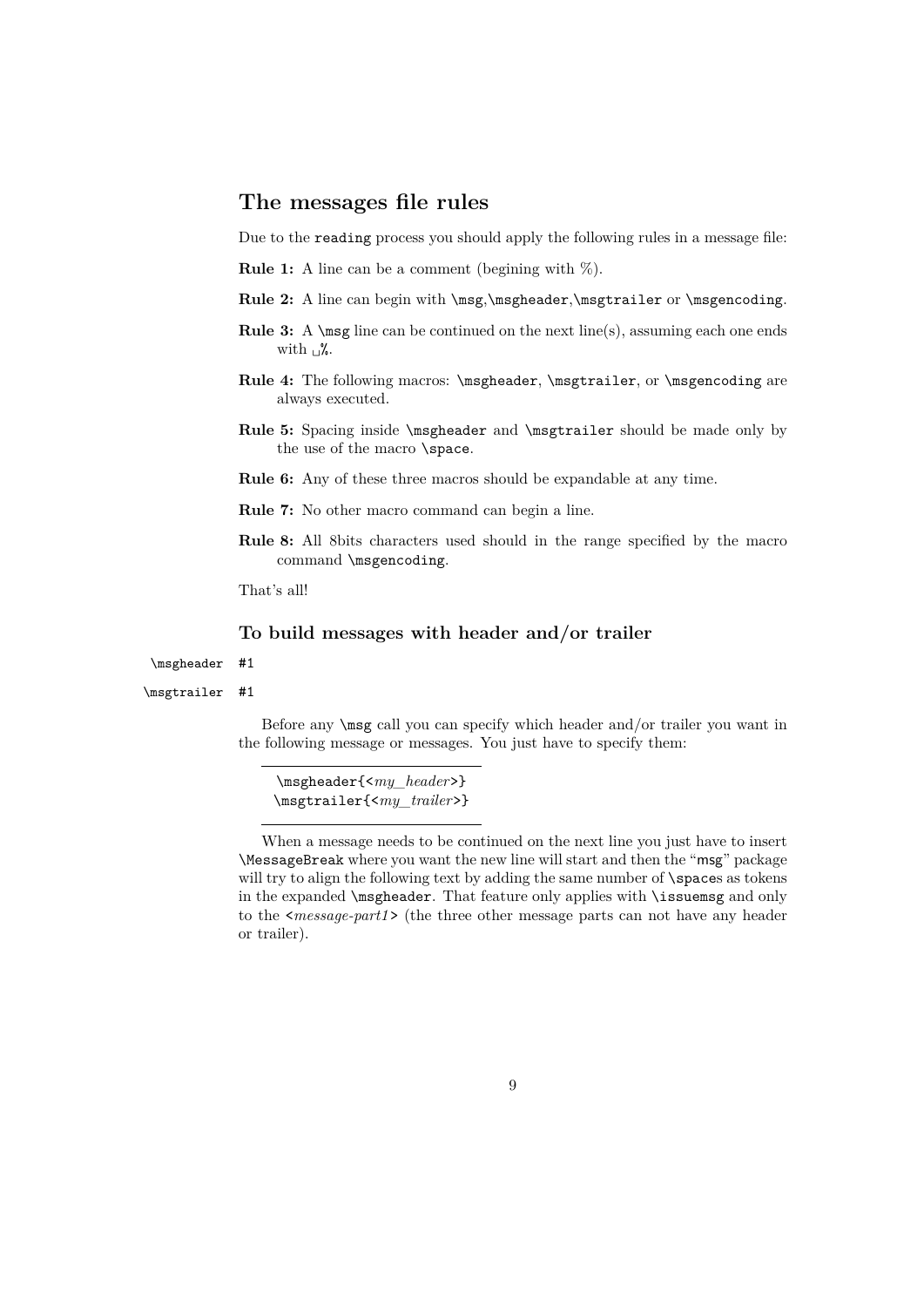#### **To emphasize a message**

When you want to emphasize a message you just have to code the star form of the \msg macro:

```
\msg*{<id>}{<message-part1 >}{<part2 }>}
```
and then the message will be issued after a line skip on the console and log. If your message ends with  $\hat{\phantom{a}}$  another line will be skiped after. Obviously this feature only works with **\issuemsg** but not with **\getmsg** or **\retrievemsg**.

### **Examples & tests**

We use message  $# 5$  of msg-msg.tex file as following: \def\foo#1{\retrievemsg5(msg)[#1]\themsg\the\inputlineno\ \themsgi}

```
then \emph{The \foo{test}} will generate:
```
The *"msg" package line number 1199 issues #5 test message* In a French document, the code \emph{La \foo{test}} will issue:

*La ligne 1205 de l'extension "msg" génère le message de test #5*

We will now use the message  $# 8$  of msg-msg.tex file in order to show the customization set in that file.

```
\getmsg8(msg) will generate:
```
MESSAGE 8: "here is a customized message"

The following \texttt{\getmsg9(msg)} using \MessageBreak will give at the console:

MESSAGE 9: "here is a customized message

which continuation is aligned"

(same message issued to the console).

And in a French document, the same calls will issue:

```
MESSAGE 8 : « ceci est un message personnalisé »
```
MESSAGE 9 : « ceci est un message personnalisé

### et aligné »

Below is a test of an emphasized message  $(\text{text}_{\getmsg{10}(msg))$ :

Message 10 (msg): \*\*\*\*\*\* I emphasize: this is a WARNING! \*\*\*\*\*\* \*\*\*\*\*\* Be careful.

(same message issued to the console).

## **5 Testing a message file**

When you are building a messages file few typing errors can occur; so there is a need to test that file. You can do this by using the following macro call:

```
\langleissueallmsg[\langlemessage_macro\rangle](\langlepackage})
```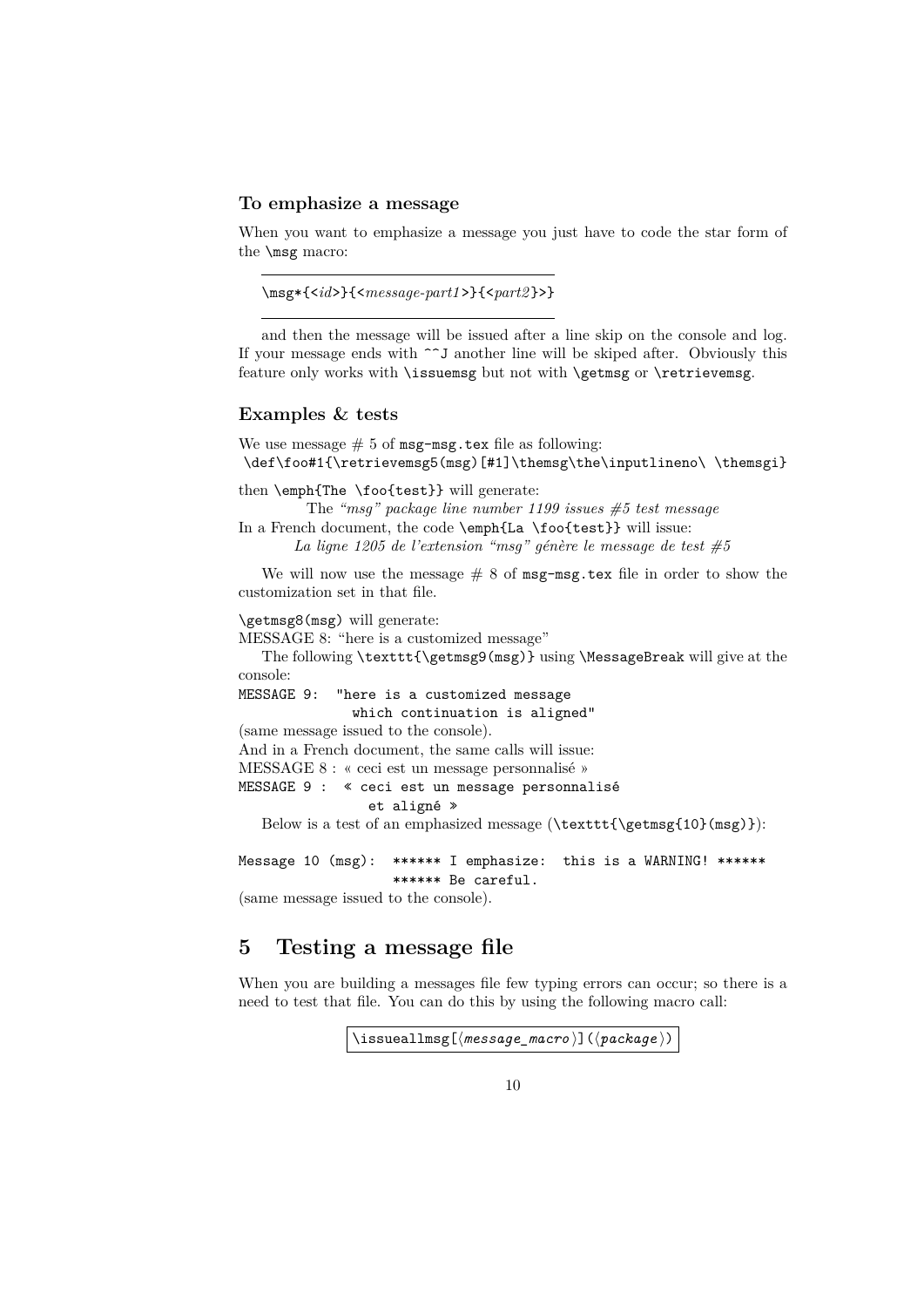All messages will be retrieved and issued as requested (with the message macro) but not, perhaps, with the exact macro call which will be used in the L<sup>AT</sup>EX  $2\varepsilon$ package or document class. Specially, the \help macro call does nothing and \msgparts are listed in the order found in the file. You should also notice that all macros used inside the messages should be expandable. This macro is allways executed with the  $tracefiles<sup>4</sup> option.$ 

Here is an example using the "msg" file (\issueallmsg[\wlog](msg)) please check the log file to find the output.

\issueallmsg [#1](#2)

### **6 Output options**

 $\{\text{usage}[\langle output-options \rangle]\}_{\text{msg}}$ 

The output options provide to the "msg" package with a running macro name to issue any message, in replacement of the default \issuemsgio macro initialized at the begining (cf page **??**). Currently the following macro names are defined as options:

\usepackage[message|wlog|typeout|kbtypeout]{msg}

These options are related to basic messages macros but this is not an exhaustive list of macros which can be called by \issuemsg. Specially, \PackageError can also be used, as already discussed p. **??** and p. **??**. The last one macro name is coming from a package of mine (keyboard) doing input encoding and output decoding.

## **7 A tracing option**

 $\{\text{usage}(\text{tracefiles})\}$ 

The tracefiles option changes the processing for reading messages files. Defaultly these files are not read with the usual \input macro and so the files are not listed in the log file. When giving the tracefiles option messages files are read with a \input macro like and then the full path names are listed.

## **8 A special option**

 $\{\n use package  $\left[\n \langle \n noop \rangle\right] \{msg\}$$ 

The noop option changes the processing: don't read the messages files and just provides the "msgid" as text message with the following header:  $0 \leq m$ sg noop>.

<sup>&</sup>lt;sup>4</sup>I never found the right code to avoid a loop with tracefiles option...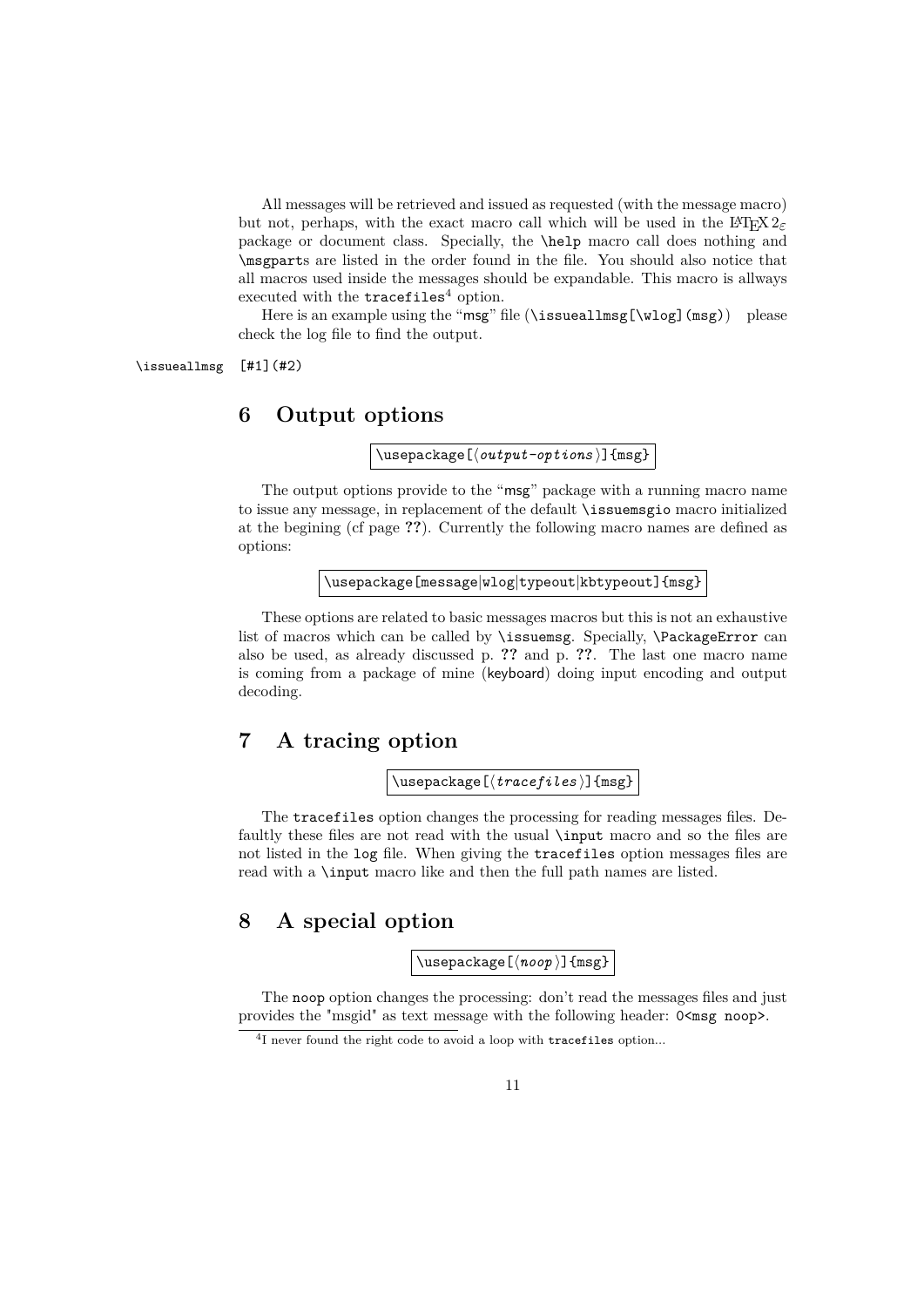## **9 Language options**

\usepackage[ $\langle output-optims \rangle$ , $\langle language-name \rangle$ ]{msg}

Defaultly messages are issued from the message file dedicated to the document running language. One can force the "msg" package to use a specific language (assuming it was defined in the language.dat file in use), just give it as the last option.

#### \nativelanguage #1

This optional macro is usefull to understand and/or translate correctly the message files. Each package writer can define it as i currently do for the "msg" package here. To obtain messages in writer's native language, just call the "msg" package with the option 'native':

\usepackage[ $\langle output-options \rangle$ ,native]{msg}

The last option, if undeclared as an option, is assumed to be a language name. If that language is unknown (i.e. undefined in the language.dat file in use) we issue a warning with message number 3, otherwise that language name will be now the prefix for all the message files names searchs. It overides any previously set (in format, package, ...) language name for use by the "msg" package.

Notice that, when set (and forced) as option, the "msg" language name can't be changed any way inside the document (no language change can modify that).

### **10 Migration scheme**

If you want to migrate a document class ou package issuing messages in order it could be localized for any language, you just have to follow the following steps:

- 1. Chose the native language and create the related messages file.
- 2. Chose the input encoding and define it in the messages file with the macro \msgencoding.
- 3. Insert the final error message  $(\text{msg}(*)\{... \}$ .
- 4. Isolate all messages in the code.
- 5. Attach to each message a unique id.
- 6. Comment each message argument(s) and put these arguments in the message file as:

\msg{id}{argument1}{<argument2>}

7. Replace the message macro call (\typeout or \wlog or ...) by : \issuemsg[<message macro>]{id}(package)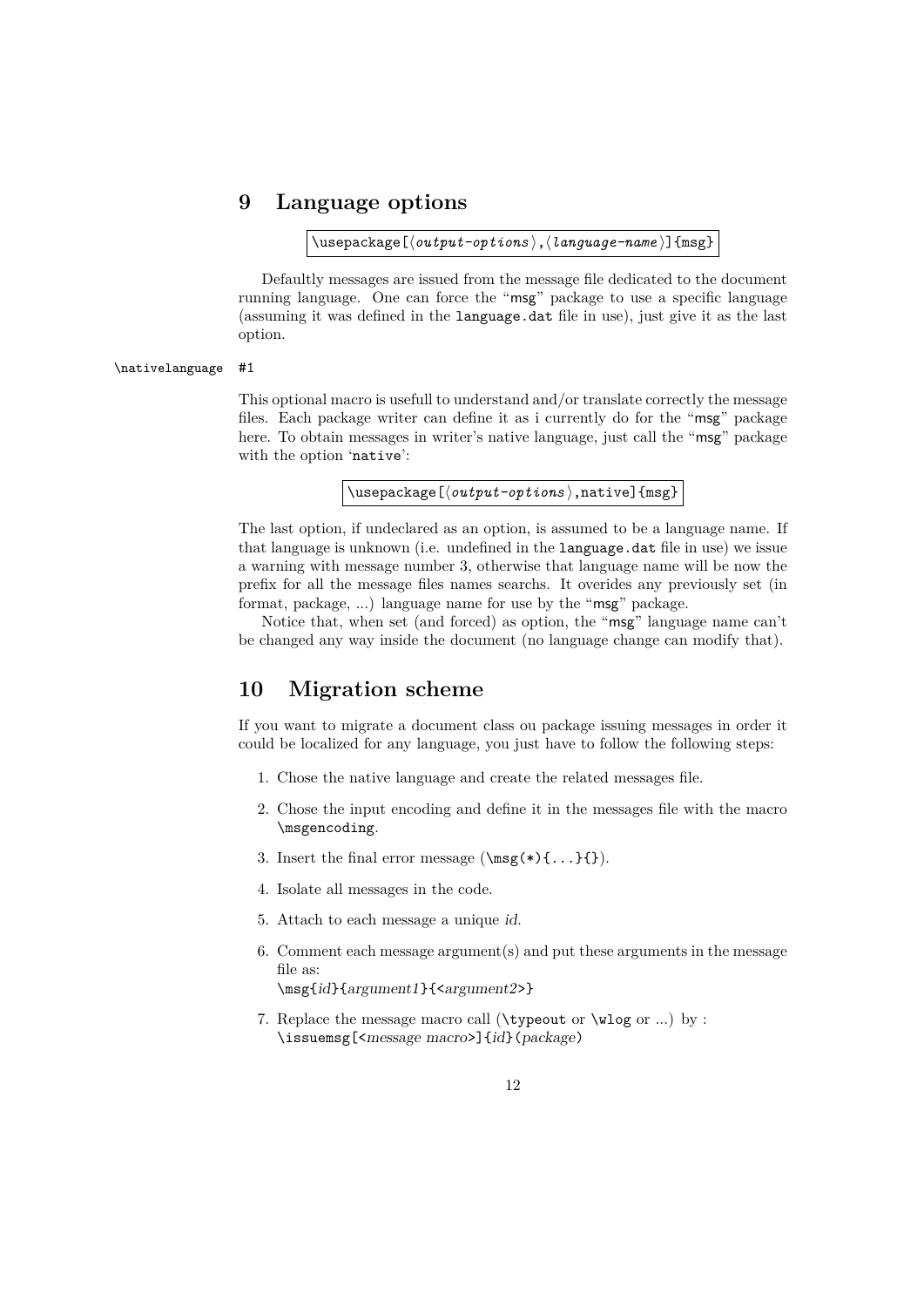- 8. Check the syntax carefully, specially, for error messages and when a parameter will be used.
- 9. Test each message independtly and tune it considering the display option, the header and trailer facilities, etc.
- 10. Test the messages file with \issueallmsg.
- 11. Consider other translations of your native messages file.
- 12. Release the new code along with its messages files.

## **11 Generated files**

Currently the file msg.ins is the file to compile with (La)TeX to generate all the "msg" stuff. Here is msg.ins showing the doctrip generated files:

```
\def\batchfile{msg.ins}
\input docstrip.tex
\askonceonly
\keepsilent
\preamble
  File is part of the "msg" package for LaTeX
  which is designed to localize any LaTeX package
  or document class.
\endpreamble
\generateFile{README_msg_doc.txt} {t}{\from{msg.dtx}{README}}
\generateFile{msg.sty} {t}{\from{msg.dtx}{code}}\generateFile{msg-msg.tex} {t}{\from{msg.dtx}{english}}
\generateFile{french_msg-msg.tex} {t}{\from{msg.dtx}{french}}
\generateFile{norsk_msg-msg.tex} {t}{\from{msgfiles.dtx}{norsk}}
\generateFile{german_msg-msg.tex} {t}{\from{msgfiles.dtx}{german}}
\Msg{*****************************************************}
\Msg{* "msg" package is now generated, please move msg.sty}
\Msg{* file and *-msg.tex messages files in the }
\Msg{* appropriate directory where LaTeX can find them. }
\text{Msg}\{\ast\}\Msg{* For TeX Live please do: "make TL" }
\Msg{*****************************************************}
\endinput
```
## **12 Volunteers**

Volunteers are welcome to translate the "msg" package message file (the English one or the native one in French) in their mother language. Lot of thanks to them!